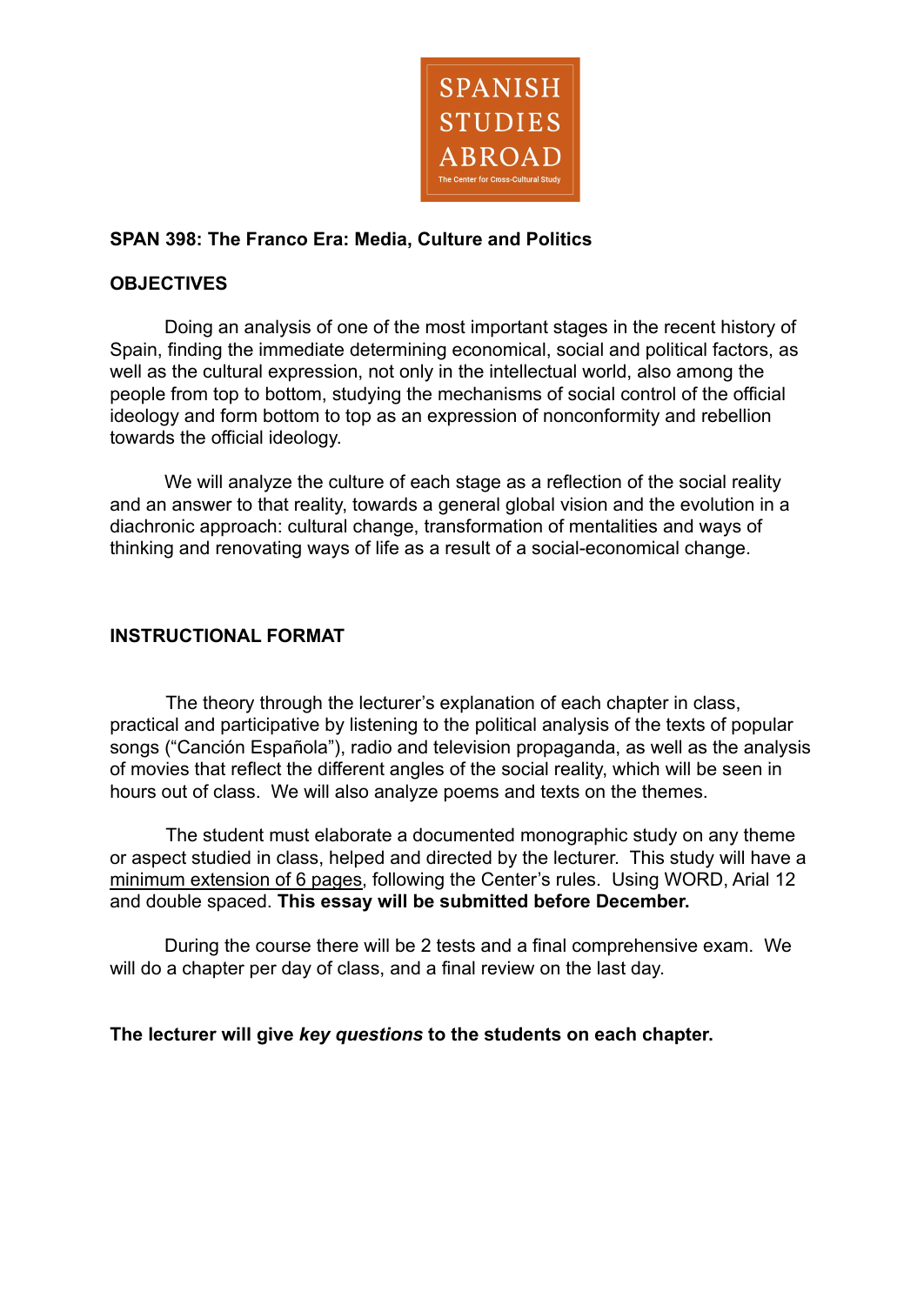

## **FORM OF ASSESMENT**

# **STUDENT BOOK**

José Mª Grillo Torres. **Historia social del franquismo**. Sevilla, 2010.

# **ADDITIONAL BIBLIOGRAPHY**

Anónimo. El niño bien educado. Madrid: Bruño, 1952. Brenan,G. El laberinto español. París: Ruedo Ibérico, 1978. Carr, R. España. Barcelona: Ariel, 1992. De Miguel. 40 millones de españoles 40 años después. Madrid: Planeta, 1978. Gallego. España siglo XX. Madrid: ED actas, 2005. García Nieto. La España de Franco. Madrid: Tecnos, 1998. Harrison. Historia económica de la España contemporánea. Barcelona: Vives, 2001. Hombravella. Capitalismo español. Madrid: CpD, 1977. Lacomba. Historia social de España. Siglo XX. Madrid: Guadiana, 1998. Lopera, A. La escuela Nacionalcatólica. Madrid: Crítica, 2004. Preston, P. España en crisis. Madrid: FCE, 1987. Preston, P. Franco. Madrid: Grijalbo, 2002. Tamales. La República. La era de Franco. Madrid: Alianza, 1989. Thomas, H. La guerra civil española. (Dos tomos) Madrid: Crítica, 2004. Tussell, J. Franco: una biografía. Madrid: Crítica, 2002.

# **SUBJECT INDEX**

First Part: Towards the Republic

Chapter 1.-

.

Economic structure and society of Spain in the beginning of the 20 Century. The process of the social "spin". The creation of the two Spain. The right. The left. The weakness of the center as a consequence of the weakness of the middle classes.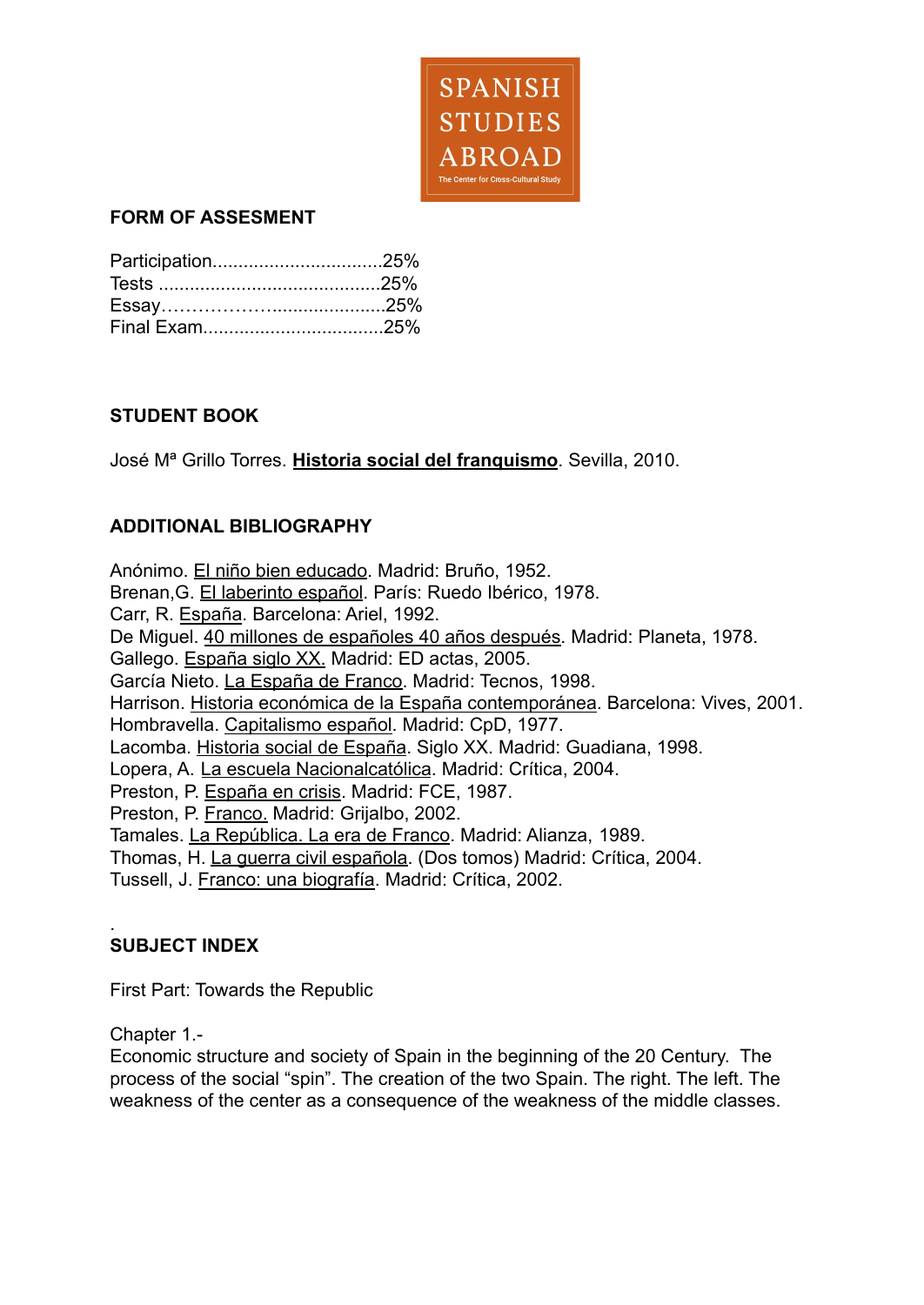

Chapter 2.-

The arrival of the Republic. The new political system: the Constitution of 1931. The political reforms of the 2nd Republic and its consequences. The three enemies of the System.

The effects of the crisis in the 30. Europe between Fascism and revolution.

Chapter 3.-

Mythologies and esthetics of the both the right and left. The people. The oligarchy. The symbols of the left and the right: colors, hymns, salutations, flags...

The order, the tradition, the imperial past, family, religion...

The anarchy, spontaneity, the future, the new, "children yes, husbands no"...

Chapter 4.-

Elections of 36: towards a civil war: Mola, Queipo, Franco. The left's dilemma: save the Republic or create a revolution. From the political fight to the fight to death. From expressions such as "*¡arriba España!*" to "*¡No pasarán!*" The society at war. Daily life in both the National and Republican sides. Culture and propaganda. Cara al sol, El novio de la muerte, la Internacional. International aid.

Chapter 5.-

Songs for a war. The Republic area: Lorca and la Argentinita, Miguel de Molina, the songs from the front and the rearguard. Poetry from the left: Neruda, Alberti, Nicolás Guillén, Hernández, A. Machado. The National area: Celia Gámez, Estrellita Castro, Imperio Argentina. Extending the war and the reasons of both Franco and Negrín.

2ª Parte: Franco's Triumph

Chapter 6.-

The political system. Social bases of the regime. Falange, the Church and social control. The psychological and social impact of the end of the war. Peace or Victory. Winners and losers. The role of the Church and of Falange. Coercion and Persuasion. Social control and repression. From the culture of misery to the misery of culture Propaganda: el NODO.

Chapter 7.-

Spain and World War II. Franco's positions: from neutrality to the non-belligerent. The Blue Division. The pro-Germans and the pro-Allies. Cultural Germanization of Spain during the period. The Allies victory and its consequences for Spain. The Spanish folk song: Concha Piquer, Antonio Molina.

Chapter 8.-